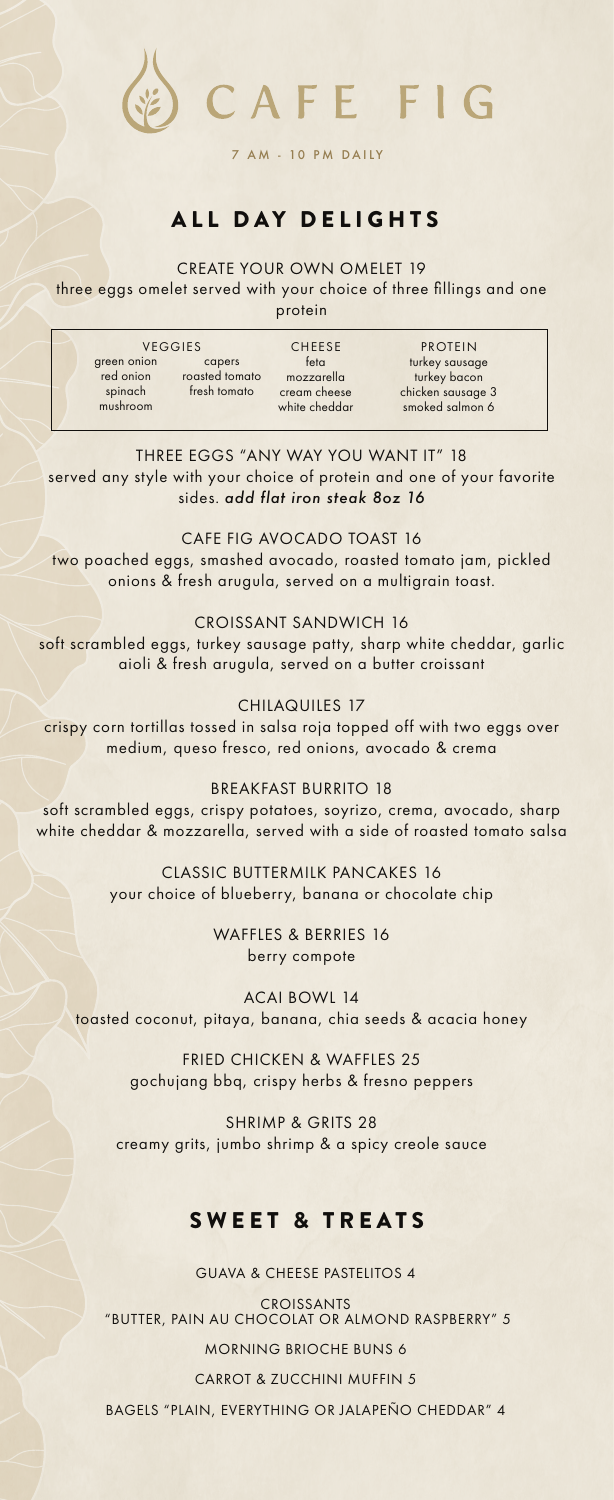# ALL DAY SHAREABLES

LOBSTER MAC & CHEESE 32 chef's cheese blend, maine lobster, rosemary & garlic crumb

SMOKED SALMON & CAVIAR CRISP 55 osetra, lavash, dill creme fraiche, red onions & crispy capers

> GUACAMOLE 12 pico de gallo & warm tortilla chips

THE DIP 14 spinach & artichoke, crumble feta & pico de gallo, served with warm tortilla chips

MEZZE PLATTER 28 whipped roasted eggplant, hummus & tzatziki, served with house-made laffa bread, warm olives & crudite

CAFE FIG CHARCUTERIE BOARD 30 bresaola, duck prosciutto, truffle pecorino & burrata, served with grilled ciabatta & house-made seasonal jam

> BEEF & POTATO EMPANADAS 15 braised short ribs, queso fresco & cilantro aioli

CAULIFLOWER BITES 14 smokey honey sriracha, scallions & roasted sesame seeds, served with house-made ranch

TUNA TARTARE TOSTADA 18 avocado mousse, cilantro, watermelon radish & sesame dressing

> TRUFFLE FRIES 14 preserved truffle fondue, parmigiano & scallions

#### THE GREENS

CLASSIC CAESAR 15 baby gem lettuce, parmigiano & herb croutons

ASIAN CHICKEN SALAD 16 napa cabbage, radicchio, watercress, wonton crisp, rice noodles, shredded jidori chicken & a plum vinaigrette

#### THE COBB 18

romaine, iceberg lettuce, avocado, hard boiled eggs, cherry tomatoes, crispy turkey bacon, blue cheese, grilled jidori chicken & a house-made ranch dressing

MEDITERRANEO 16 romaine lettuce, kumato tomatoes, olives, crumbled feta, banana peppers, red onions, croutons & a house vinaigrette

### BUNS & SANDYS

all served with herb fries (*sub truffle fries 7*)

THE CLASSIC BURGER 22 double chef's blend patty, bib lettuce, tomatoes, grilled onions, white american cheese & "cafe fig" secret sauce on brioche bun

> CRISPY CHICKEN SANDWICH 22 buffalo sauce, hatch chile cheddar, slaw & pickles on brioche bun